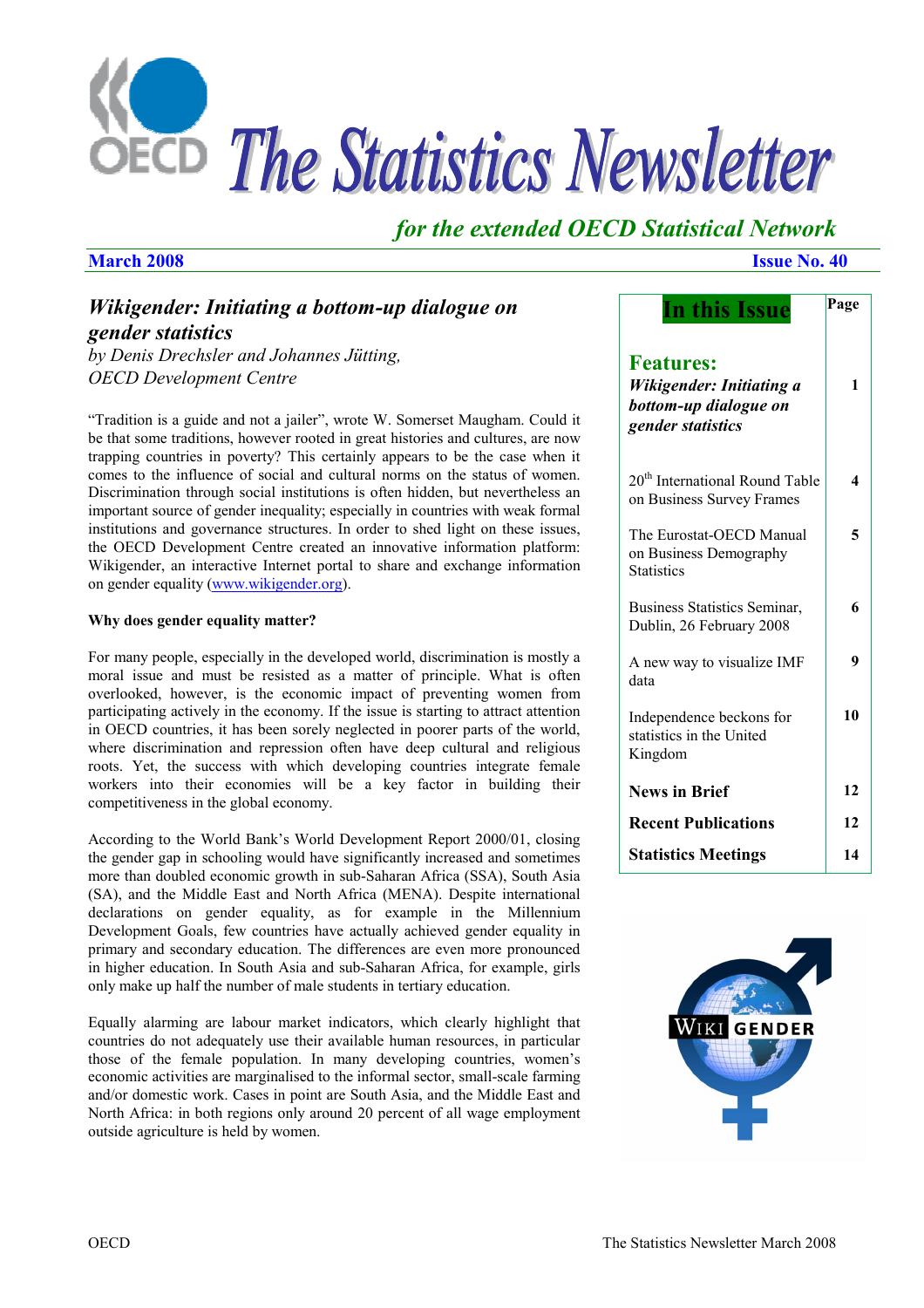

#### **Inequalities are often rooted in social institutions**

As illustrated by these figures, women face serious inequalities in many regions of the world. While discrimination against women has multiple facets, traditional research in this area has generally focused on examining (i) the economic status of women; (ii) women's access to resources such as education and health; and/or (iii) the political participation and empowerment of women. Less attention has been given to the role of social institutions such as norms, traditions and family law. The OECD Gender, Institutions and Development (GID) Data Base shows that persistent discrimination and repression are most marked in South Asia, sub-Saharan Africa, and the Middle East and North African. It is interesting to note that some of the richest countries in the world, such as Saudi Arabia, show high levels of gender inequality. On the other hand, discrimination is considerably lower in many poor Latin America countries. In other words, higher economic development does not directly imply more gender equality.

Another finding of the data base emphasizes the important influence of social institutions on the economic role of women. Female participation in the workforce is low in areas where discrimination through social institutions is high, for example. Add to this the fact that women who are denied ownership rights cannot easily take on an entrepreneurial role, and the problem becomes clear.

While religious affiliations may have an effect on the institutional framework of a country, the important question is how rules and norms are applied and implemented. Although social norms that discriminate against women appear less important in Christian and Buddhist countries, some predominantly Christian countries in Africa and Latin America still apply several customs that reduce women's rights. Conversely, some Muslim countries, such as Malaysia, Turkey, Tunisia and Morocco, have changed within the overall institutional framework, granting women more rights with respect to marriage, authority over children, divorce, freedom of movement, dress and access to property. This suggests that persistent discrimination can be removed without undermining religious customs or beliefs.

### **Changing social institutions is cumbersome, but possible**

From Morocco and Tunisia to some states in southern India, efforts are under way to change the institutional frameworks that limit women's employment and skills, and thereby their contribution to growth. These efforts are paying off: in Tunisia, 30-50% of judges, physicians and schoolteachers are now women. In India women have risen to the highest levels of politics and business in recent years. However, these are relatively isolated cases, and there have been setbacks. Even in India, there are strong pockets of resistance, particularly in the north of the country and amongst migrants to major cities, with women being murdered in some states over disputes about dowries.

In order to strengthen reforms, many development experts have called for more funding, to build schools, for instance. The trouble is that many shiny new classrooms would remain empty because girls are sometimes simply not allowed to attend them. Extra spending, while badly needed, will generate real returns only if the fundamental causes of discrimination are dealt with too.

That may mean institutional and legal reforms, as well as better enforcement of existing laws. Similarly, the fight against gender discrimination needs to involve men much more than is currently the case. Too many reform programmes fail due to their heavy focus on women's needs, overlooking the fact that societies based on persistent discrimination generate advantages that men will not sacrifice easily. Engaging men in reform, providing incentives and perhaps even financial compensation, is important. Such a debate is now taking place in Kenya in view of reforming discriminatory inheritance laws.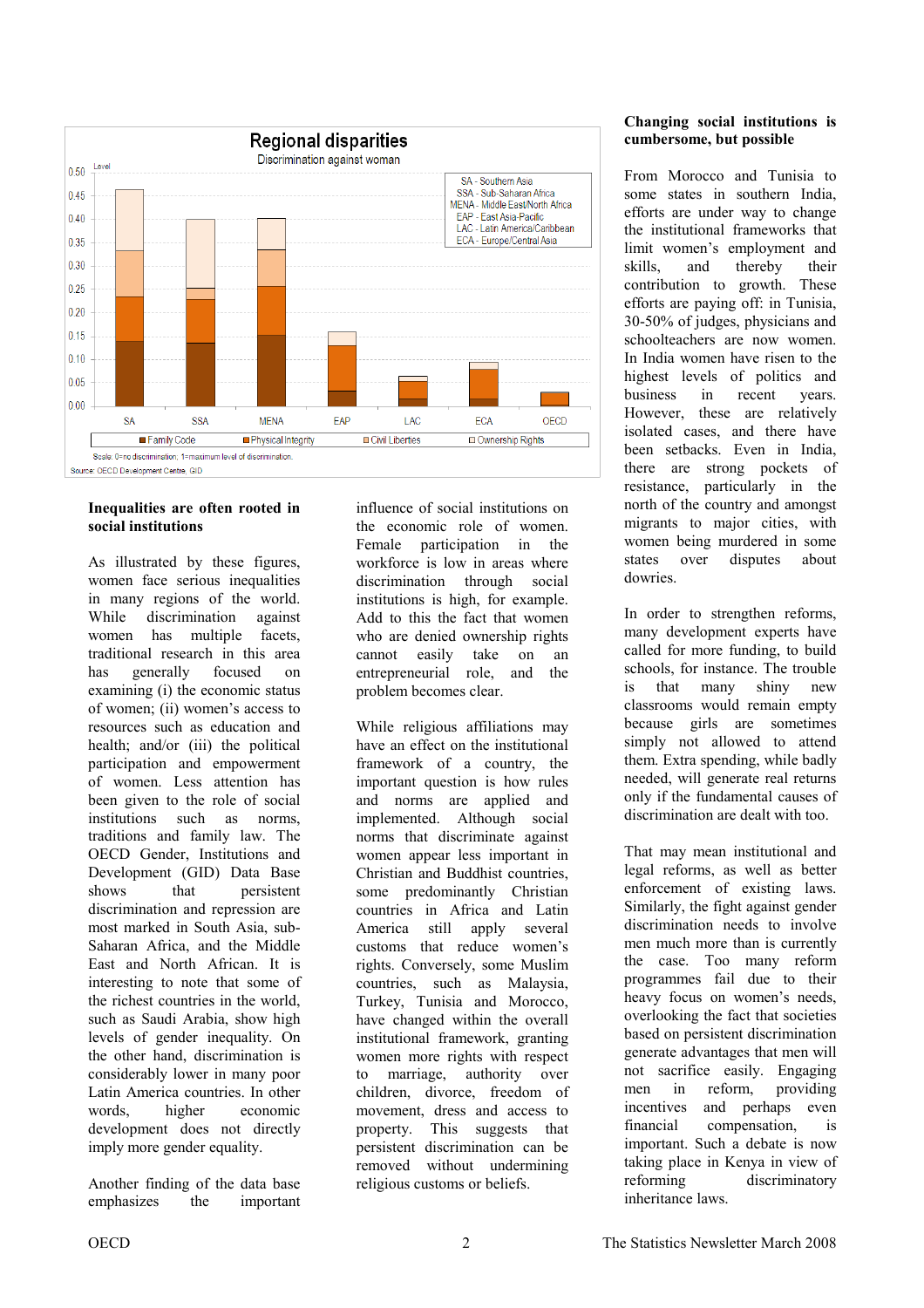Many countries are willing to change, having signed the 1979 UN Convention on the Elimination of All Forms of Discrimination against Women and, more recently in 2000, the UN millennium goal of empowering women and combating discrimination. Helping countries improve gender equality is therefore not only important, but an international commitment as well. The question is where to begin, and how? Investing in better information and high quality data is a good starting point. The GID and other statistical resources have helped to gradually come to grips with the scale of female discrimination. More importantly, lasting change has to be coaxed from within the communities themselves.

#### *Wikigender* **– Fostering Dialogue to Promote Gender Equality**

*Wikigender,* the new Internet portal of the OECD Development Centre, will be instrumental in reaching out to the public and fostering a bottom-up dialogue on the importance of gender equality. The website provides an open forum to share and exchange information on the situation of women and encourages a frank discussion on the elements that prevent women's social and economic empowerment. It welcomes an active participation of users who can contribute to the content of the website by posting comments, editing articles or creating new entries into this knowledge database.

Providing a forum to reveal people's experiences with local customs and laws will have two important effects. First, it will help improve the information that is available on the situation of women around the world; some facts and figures may well feed back into existing databases like the GID. Second, involving

people in this mutual learning experience will bring forth local allies such as workers' unions, business associations and teachers who can help build pressure for change, as well as garnering wider public support and dispelling inevitable fears of change amongst citizens.

In the long run, this process will help break down stubborn social attitudes and mindsets, while enabling policy makers to tailor their strategies to the specific situation in a country or community. Encouraging greater openness can help tackle the prejudice and distrust that underpin persistent discrimination. It will also raise public awareness, from the international press, for example, but also the local media that can strengthen the willingness to reform.

Reducing gender disparities may not be an easy task, but is a feasible and necessary one. With coherent, sensitive and inclusive strategies, the kind of wasteful discrimination that denies women their rights and blights the development potential of whole countries can one day be removed for good.

Only by involving the public in the debate will we have a better understanding of the elements that prevent gender equality and the policies that will be able to counter them. The GID Data Base and Wikigender are two important initiatives in this endeavour.



### **Conference on International Macro-Finance**

## **24-25 April 2008**

## **Washington, DC**

The International Monetary Fund and the World Economy and Finance Research Programme of the UK Economic and Social Research Council will hold a conference on international macro-finance at the IMF headquarters in Washington, DC, on April 24- 25, 2008.

The conference will provide a forum to present recent theoretical and empirical research narrowing the gap between "open-economy macro" and "finance" approaches to international financial issues.

This conference aims at stimulating the innovation process and its diffusion to the analysis of relevant policy issues.

For further information, visit:

http://www.imf.org /External/NP/seminars [/eng/2007/macrofin/index.htm](http://www.imf.org/external/np/seminars/eng/2007/macrofin/index.htm)

or contact:

[RESIMF@imf.org](mailto:resimf@imf.org)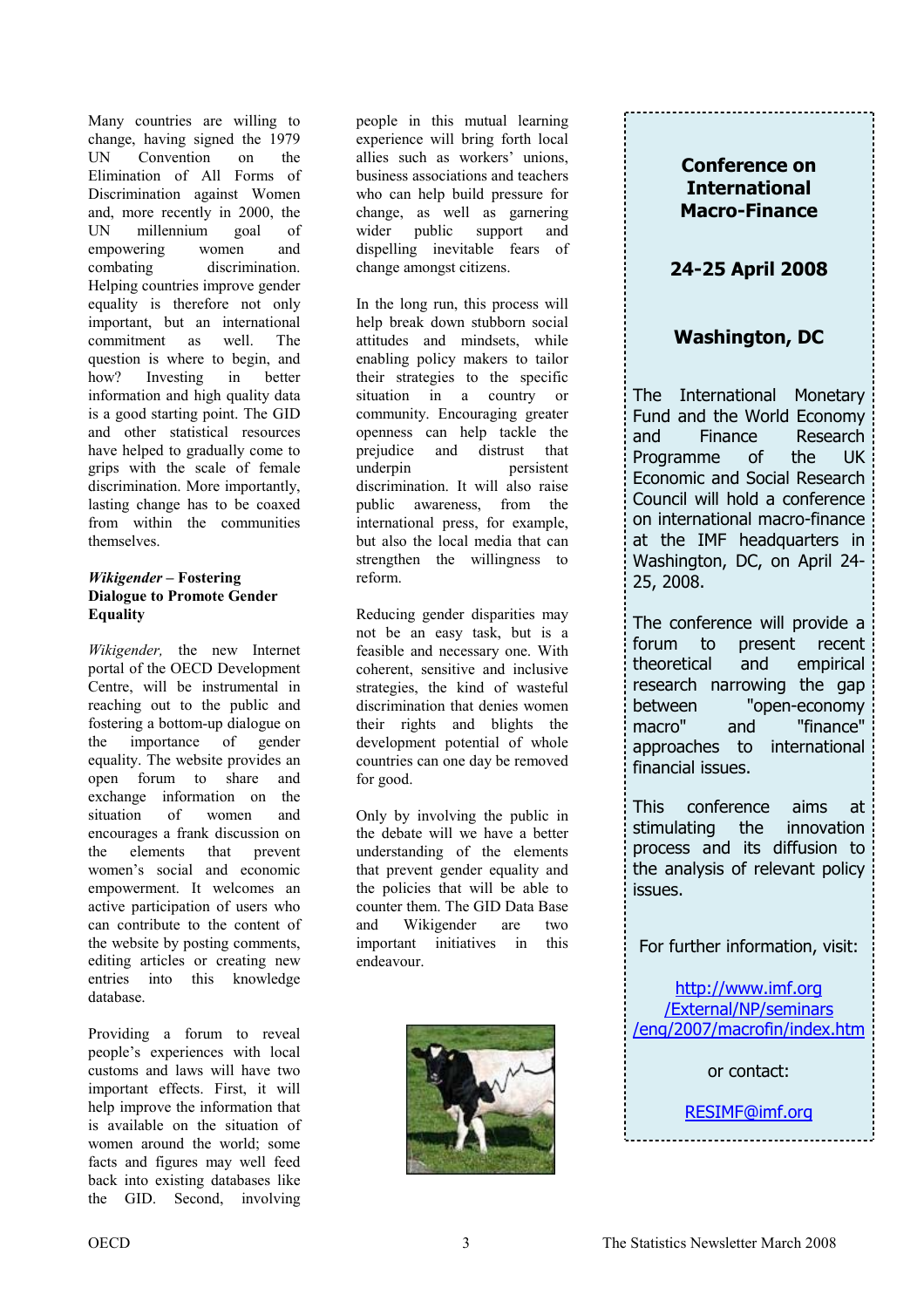### <span id="page-3-0"></span>*20th International Round Table on Business Survey Frames*

*By Anke Rink, Ines Rafael and Peter Schmidt Federal Statistical Office of Germany* 

The International Round Table on Business Survey Frames will now be known as: Wiesbaden Group on Business Registers. From October the 21st to 26th, the Federal Statistical Office of Germany hosted the 20th International Roundtable on Business Survey Frames. This international expert group under the patronage of the United Nations Statistical Commission (UNSC) is engaged in further developments of business registers, survey frames and associated topics.

Around 70 delegates from 40 countries and international organisations attended the conference, meaning the highest number of participants since the first meeting of the group in 1986 in Ottawa.

During five conference days and divided over six sessions, experts discussed several aspects of business registers and register based business statistics. An extra session was held to discuss the future of the group and the preparation of the next meeting. For the first time, a workshop was held discussing business registers from the specific point of view of developing countries.

As is the tradition, participating countries presented their progress reports during the first day. Each country described recent progress made and current problems in the framework of the business register, highlighting their key aspects. Also, the newcomer nations reported on their state of affairs and recent developments.

Session 2 focused on the "Introduction of new business register tools or systems". It could be seen that several national

statistical offices had carried out a re-engineering of their business registers in recent years and/or are still conducting or planning to do this in the near future. The main reasons for re-engineering business registers are the more exhaustive and intensive use of them and an increasing demand to support the production of business statistics. Delegates exchanged experiences and discussed different aspects of re-engineering like strategies, objectives, conceptual frameworks, administrative sources, computer architecture and software.

Session 3 dealt with "Classification systems within business register". One of the core functions of Statistical Business Registers is to assign and maintain various classification codes to the relevant units covered in the register and to provide these codes to the users for their statistical purposes. The correct activity code in the business register is one of the basic dimensions for high quality. The International System of Industry Classification (ISIC) was recently revised and this will have a large impact on statistics and registers.

Session 4 had a forward-looking perspective on "The Role of the business register in a future statistical system". Statistical offices are under considerable pressure from policy makers. Rising requirements nowadays are contrasted by continuously decreasing budgets and shrinking resources in statistical offices. Data collection strategies are changing rapidly. Availability and accessibility of administrative data are increasing. This has lead to a decrease in the need for direct surveying of enterprises. The economic, social and technological developments assign new tasks to business statistics and especially to business registers.

Session 5 was split into parallel sessions, one of them on "Benchmarking tools for business registers". Delegates stressed the importance of benchmarking indicators in order to improve the quality of business registers, and to provide a basis for allocating scarce resources for quality improvement more systematically and increase staff motivation. Under the topic of "Business profiling", two countries shared their experiences. Profiling is a method to analyse the legal, operational and accounting structure of an enterprise group at national and international level, in order to determine the statistical units within that group, their links, and the most efficient structures for the collection of statistical data. The papers presented in session "Entrepreneurship indicators, business demography, SME statistics" showed the developments in different countries. Over the last years, continued and increasing political interest in entrepreneurship has given rise to new demands for business demography and related data.

The increasing importance of "Multinational enterprise groups" is a specific aspect of globalisation. It is a challenge for business registers to record the relevant links between units of different countries in a correct way. The session on this topic discussed ways to develop business registers in respect of multinational groups and to meet the increasing demands for data in relation to globalisation. There is a clear need for continuing cooperation and exchange of ideas. Sharing of data is vital but needs to ensure confidentiality of data supplied by businesses.

In the concluding session the future of the meeting was discussed. From 2008 the meetings will take place biennial, alternating with the joint meeting of the United National Economic Commission for Europe (UNECE), OECD and Eurostat (next meeting in 2009). The OECD offered to host this next meeting in 2008 and several potential hosts showed interest in hosting the next meeting in 2010.

The participants of the "20th International Roundtable on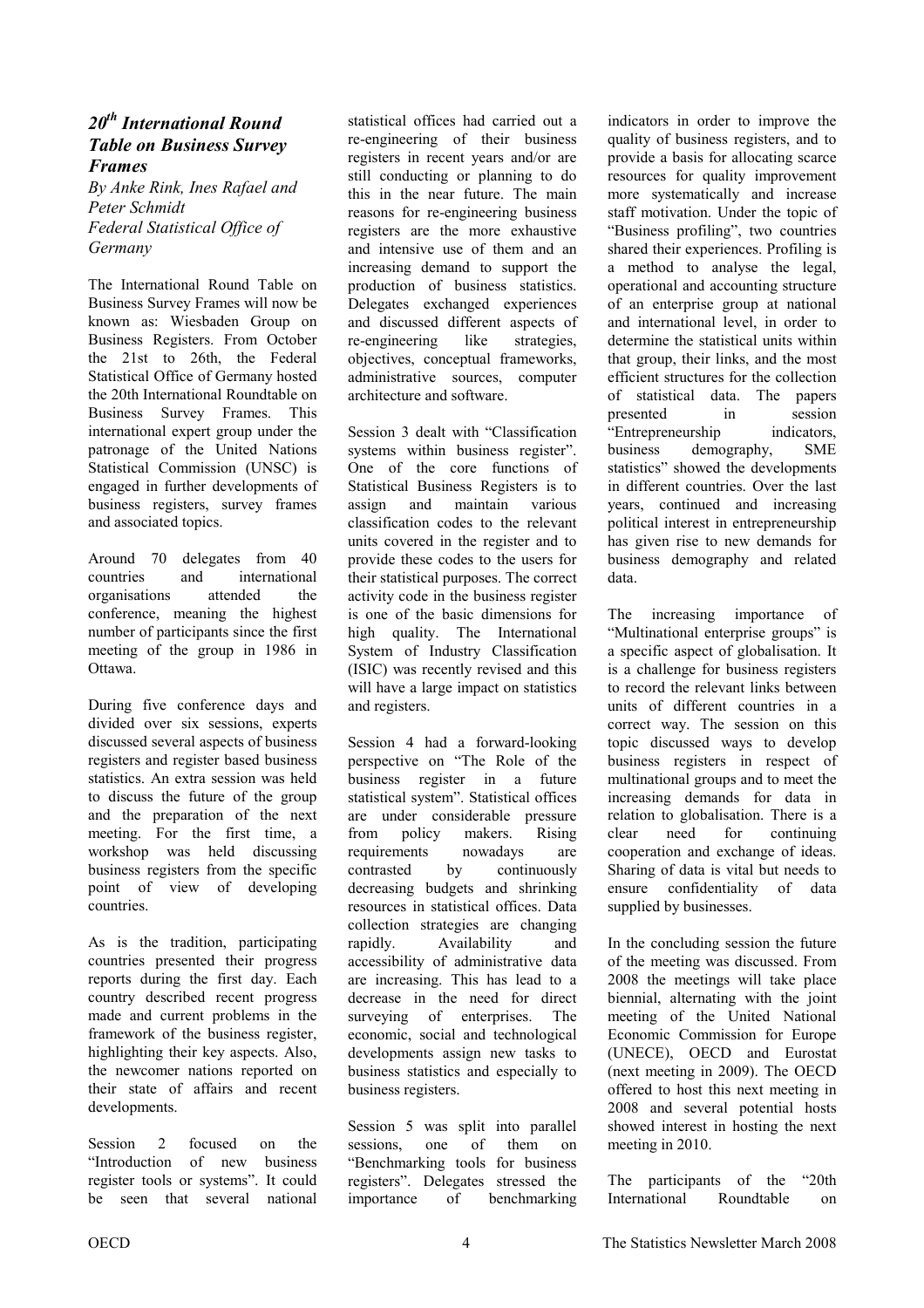Business Survey Frames" agreed on renaming the conference to the "Wiesbaden Group on Business Registers". The additional subtitle of future conferences "International Roundtable on Business Survey Frames" will ensure a link to the historical context of this international expert group. The new name is intended to reflect the changing role of business registers increasingly being seen as the backbone of business statistics and as a source of statistical data in their own right and more clearly underline the status of the Roundtable as a United Nations City Group as well.

Following the conference, a special workshop for developing countries was held. The workshop brought together 18 developing as well as developed countries to discuss prospects of supporting other nations in their developments in the field of business registers and register-based business statistics. In future, a session within the official agenda of the conference will deal with the needs of the countries starting up business register and register-based business statistics. Further information on the "Wiesbaden Group on Business Registers" can be found at: http://www.destatis.de/roundtable/

*The Eurostat-OECD Manual on Business Demography Statistics* 

----

*By Nadim Ahmad, OECD* 

The creation of new businesses and the decline of unproductive ones are often regarded to be key to business dynamism in OECD economies. Understanding business behaviour and (Schumpeterian) creative destruction, identifying successful and failing businesses and fostering entrepreneurship and innovation have become increasingly important objectives for policy makers in many OECD economies in recent years. Business churn (i.e. entry plus

exit rates) is commonly viewed as a measure of the ability of economies to expand the boundaries of economic activity, to shift resources towards growing areas and away from declining areas and to adjust the structure of production to meet consumers' changing needs. Moreover, higher rates of business creation and churning are generally held to benefit economic growth, job creation and poverty alleviation via increased productivity and innovation.

The growing interest in these issues, and in entrepreneurship more generally, has also influenced statistical development in this area and many national statistical offices now provide official statistics on the exit and entry of businesses, typically, using information contained within statistical business registers and/or administrative tax sources. The Statistical Office of the European Union, Eurostat, has also developed an enterprise demography database that includes many EU countries, an initiative that has greatly improved the comparability of business demography data from European countries. But, until recently, comparisons of these statistics outside of the EU were more difficult, partly due to the fact that national definitions and concepts of business demography statistics usually reflected domestic data availability and also to the fact that fully internationally recognised definitions and concepts were nonexistent.

To bridge this gap, and improve international comparability, the OECD and Eurostat, worked together over the last two years, under the umbrella of the joint OECD/Eurostat Entrepreneurship Indicators Programme (EIP), [www.oecd.org/statistics/entrepreneu](www.oecd.org/statistics/entrepreneurshipindicators) [rshipindicators,](www.oecd.org/statistics/entrepreneurshipindicators) to develop a common framework for the measurement of business demography indicators - The Eurostat-OECD Manual on Business Demography Statistics. The Manual, which was discussed in various statistical and policy fora, and which

was circulated to all OECD national statistics offices for final approval in July last year, was finalised and released in December 2007: see [http://www.oecd.org/document/34/0,](http://www.oecd.org/document/34/0,3343,en_2825_497125_39913698_1_1_1_1,00.html) 3343,en\_2825\_497125\_39913698\_ 1\_1\_1\_1,00.html

The Manual includes, and provides harmonised definitions for indicators that are of high-policy relevance, particularly in the context of entrepreneurship, such as birth, death, survival, high-growth enterprise and gazelle rates. It is important, in this context, to note the distinction between 'births' and 'deaths' and 'entries' and 'exits'; the latter refer to appearances and disappearances of businesses from statistical business registers, irrespective of the reason. For example a business may appear/disappear from a register because of a merger between two companies. Such events, on their own, are not treated as births/deaths in the Manual.

The Manual defines a business, and thus the statistical unit for the calculation of business demography indicators, on the basis of an enterprise, as defined in the 1993 System of National Accounts, EC Regulation 696/93 and the International Standard Industrial Classification of all Economic Activities (ISIC). Policy makers are interested in understanding what makes a successful business. The

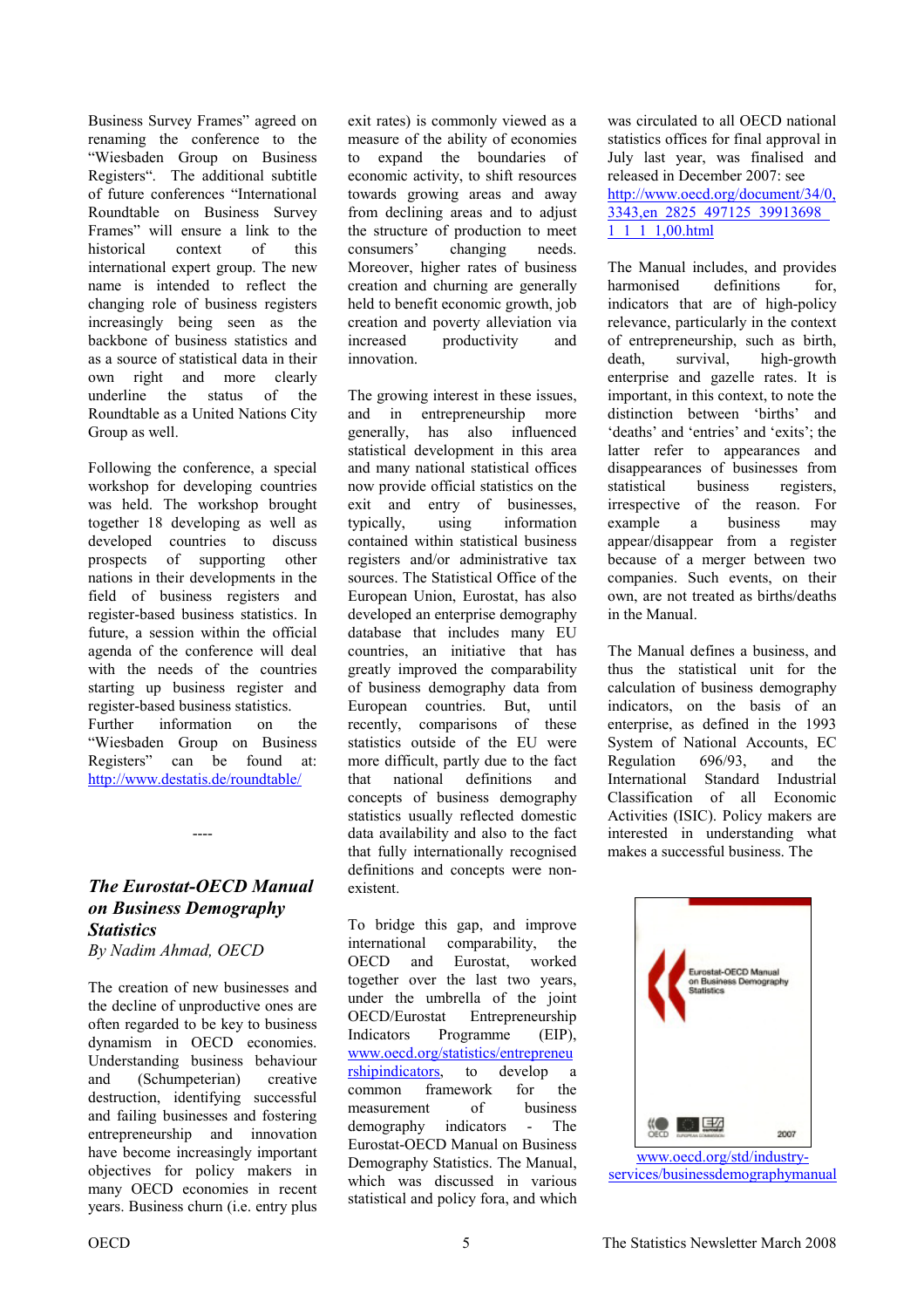factors and business characteristics that determine this are inextricably linked to operational control. And operational control resides at the enterprise level.

From this basic idea the Manual develops the concepts and definitions for the core indicators. In developing these rules the approach has been to ensure relevance, whilst all the while being pragmatic. Given the variety of statistical information systems that exist across OECD countries and beyond, the Manual describes three types of births (and by extension deaths) – these are Enterprise Births; Employer Enterprise Births and Economic Enterprise Births. Going from first to last, the subsequent measures describe smaller populations of enterprises but populations of increasing economic significance with increasing scope for international comparability.

In simplified terms, the first measure includes all enterprise births, the second captures enterprises when they hire their first employee and the third registers enterprises when they recruit more than one employee for the first time.

Three different measures may appear strange but the rationale is cogent. In practice defining a birth of a business necessarily needs to reflect one convention or another. Indeed many alternatives exist when the business idea was first thought of, when financing was first sought, when the first sale occurred, when premises were acquired, when machinery was first acquired, when the company was first registered, when the first employee was recruited, etc. The three measures proposed in the Manual reflect, therefore, different, increasingly later, but economically relevant and measureable, stages in this process/conception.

However, the core measure identified by the OECD-Eurostat EIP is the Employer Enterprise Birth, reflected in the core

framework paper developed under the auspices of the EIP : A Framework for Addressing and Measuring Entrepreneurship – OECD Statistics Working Paper STD/DOC(2008)2; see [http://papers.ssrn.com/sol3/papers.cf](http://papers.ssrn.com/sol3/papers.cfm?abstract_id=1090374#PaperDownload) m?abstract\_id=1090374#PaperDow [nload.](http://papers.ssrn.com/sol3/papers.cfm?abstract_id=1090374#PaperDownload) This reflects the fact that the broader measure of Enterprise Births will also include creations of many micro, (hobby/recreational/part-time), businesses with little viable growth potential and less relevance for entrepreneurship studies and also the fact that the Employer Birth definition provides for much greater cross-country comparability.

The Manual builds on the Birth concepts to develop analogous definitions of Deaths and Survival rates. The final Chapter of the Manual deals with the Measurement of High-Growth Enterprises, which was the subject of a recent special Workshop organised by the OECD. Further information, including all papers and presentations provided at the Workshop, is available at [http://www.oecd.org/document/31/0,](http://www.oecd.org/document/31/0,3343,en_2825_495649_39151327_1_1_1_1,00.html) 3343,en\_2825\_495649\_39151327\_ 1<sup>1</sup> 1<sup>1</sup>,00.html.

In conjunction with Eurostat, the OECD has already begun to collect these statistics as part of its regular collection on Structural Business Statistics and as part of the EIP. Data currently available can be accessed on the OECD website at [http://stats.oecd.org/wbos/default.as](http://stats.oecd.org/wbos/default.aspx?datasetcode=BDI) [px?datasetcode=BDI.](http://stats.oecd.org/wbos/default.aspx?datasetcode=BDI) With the advent of the Manual, and the continuing high policy relevance of these statistics, it is expected that country coverage and comparability of this database will increase considerably in coming years. OECD non-member countries that do not form part of this data collection programme but who would like to be involved should contact [Benoit.Arnaud@oecd.org](mailto:benoit.arnaud@oecd.org) for further information and copies of the standard questionnaires.

#### *Eurostat-OECD Manual on Business Demography Statistics*

You can download th[e whole](http://www.oecd.org/dataoecd/8/8/39974460.pdf)  [version of the manual in PDF](http://www.oecd.org/dataoecd/8/8/39974460.pdf)  [format](http://www.oecd.org/dataoecd/8/8/39974460.pdf) and each chapter in PDF format:

**[Preface](http://www.oecd.org/dataoecd/8/35/39974700.pdf)** [1. Introduction](http://www.oecd.org/dataoecd/8/9/39974480.pdf) [2. Data Sources](http://www.oecd.org/dataoecd/8/49/39974499.pdf) [3. The Population of Active](http://www.oecd.org/dataoecd/8/51/39974515.pdf)  **Enterprises** [4. Typology of Demographic](http://www.oecd.org/dataoecd/8/53/39974537.pdf)  Events [5. Births](http://www.oecd.org/dataoecd/8/54/39974548.pdf) [6. Survival and Growth](http://www.oecd.org/dataoecd/8/31/39974566.pdf) [7. Deaths](http://www.oecd.org/dataoecd/8/32/39974577.pdf) [8. High-growth enterprises](http://www.oecd.org/dataoecd/8/33/39974588.pdf) **[Glossary](http://www.oecd.org/dataoecd/8/34/39974599.pdf)** 

*Business Statistics Seminar – Dublin, 26 February 2008 By Steve MacFeely, Director of Business Statistics, Central Statistics Office, Ireland* 

----

Recent years have seen the demand for business statistics steadily increasing in tandem with the growing emphasis on evidence informed policy. While this is a welcome development, the requirement for more and more robust statistical data presents a significant challenge for the Central Statistics Office (CSO) in Ireland. Specifically, how can the CSO meet the demand for additional data without increasing respondent burden to statistical surveys and remain within budget?

Given Ireland's small size and relatively small industrial base, few statistical economies of scale exist, often making the compilation of statistics proportionately more expensive relative to many other countries. Poor statistical infrastructure, such as the absence of a postal or spatial code or a unique business identifier also contribute to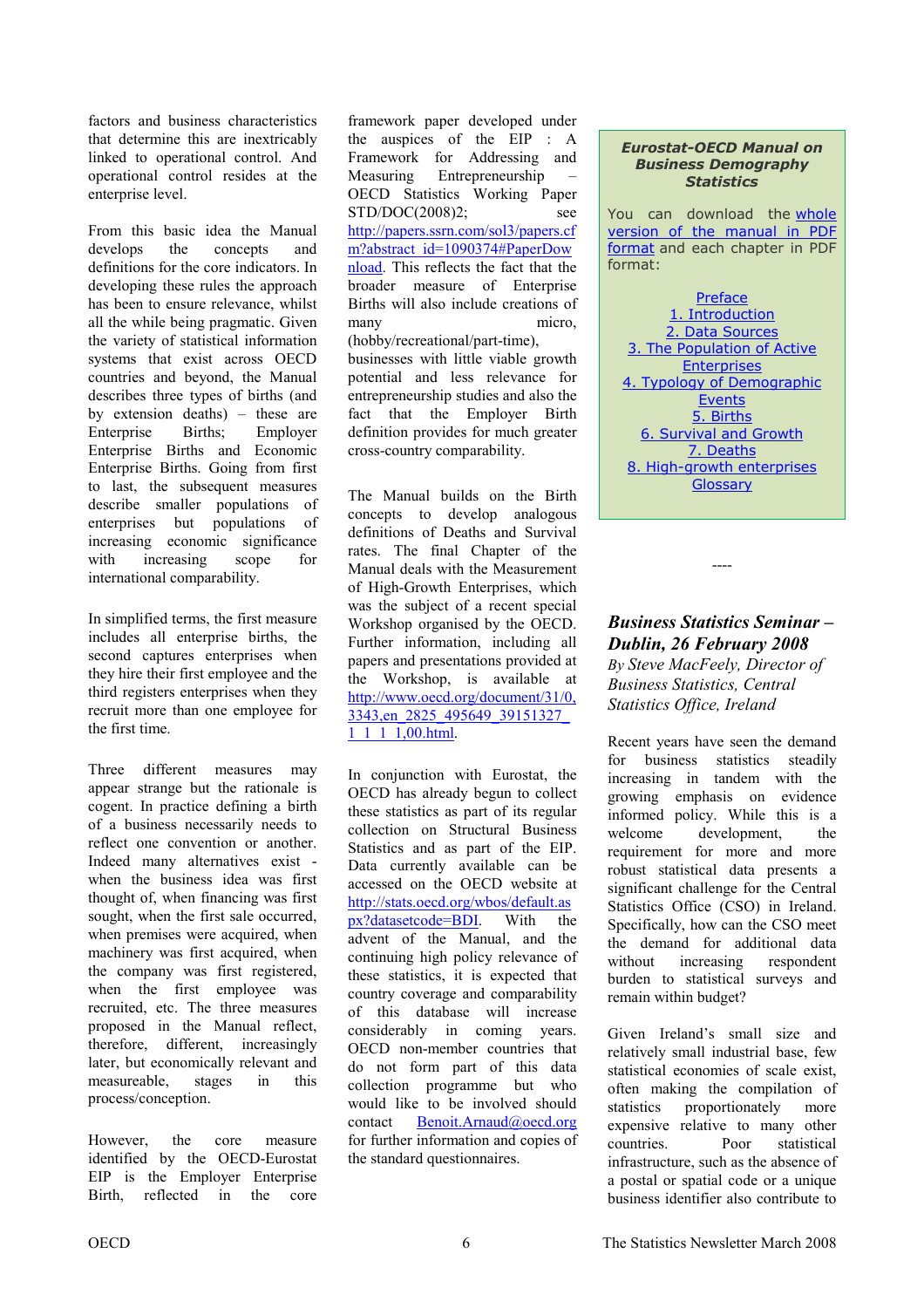

the inefficiency of the Irish statistical system.

Consequently, given the significant cost of producing statistics, both to the taxpayer and to the many respondents who take the time and effort to complete our questionnaires, it is vitally important that the statistics we have are used to the full. This can be quite a challenge, given the high level of Foreign Direct Investment in Ireland, which often exacerbates the high level of confidential data that naturally occurs with a small enterprise population.

The CSO must play a central role if we are to maximise the potential of existing data, not only by providing good quality primary and metadata but ensuring those data are disseminated in an efficient and user friendly way. In recent years we have also begun to take a more active role in demonstrating how those data might be used e.g. by facilitating data matching or data linking.

The Business Statistics Seminar in Dublin, 26 February 2008, was another important step along this path. This was the first seminar dedicated to business statistics hosted by the CSO. No formal theme was adopted but maximising the use of existing data was definitely the key message of the day. The purpose of the seminar was wider however; it afforded CSO the opportunity to showcase some new data we are working on, such as International Sourcing statistics. It also allowed CSO to re-present existing data in a new light, such as Family Business or Business Costs and thus demonstrate how powerful and versatile official statistics are. Perhaps most importantly, the seminar provided an ideal opportunity for statisticians and data users (and perhaps a few data suppliers too) to meet and discuss issues of interest.

The seminar comprised of CSO speakers, outlining key results from CSO data and three guest speakers who use CSO data and demonstrated how researchers can use those data to great effect. On the day, two new

products were also launched. A new Airport – Pairings database was launched as was a new report on Family Businesses in the services sectors.

The full list of speakers and presentations was:

1. Airport – Pairings Database: An Introduction – Niall O'Hanlon, CSO.

2. Estimates of productivity growth in retail and wholesale trade in the  $Irish$  economy,  $1999-2005$ Dr. Mary Keeling, IBM & Dr. Rita Buckley, University of Limerick.

3. Profiling family businesses in the traded services sector - Caitriona O'Brien, CSO.

4. ICT adoption in Irish manufacturing: An example of merging two CSO business microdata sets - Dr. Stefanie Haller, Economic and Social Research **Institute** 

5. International Sourcing: Are Irish enterprises relocating activity abroad? - Patrick Foley, CSO.

6. Northern Ireland economic and labour market statistics and sources - Dr. James Gillan, Department of Enterprise, Trade and Investment in Northern Ireland.

7. Overheads and costs incurred by business - Richard McMahon, CSO.

The Airport – Pairings Database is a particularly important project for CSO, as it is completely based on existing administrative data, automatically provided by the airport authorities in Ireland. The database details all air passenger traffic in and out of Ireland by route (i.e. airport to airport). Typically each month, the database contains about 5,000 data cells. The data is disseminated via PC-AXIS, providing search functionality at four strata, airport, city, country and continent. Users can construct their own tables and graphs on the CSO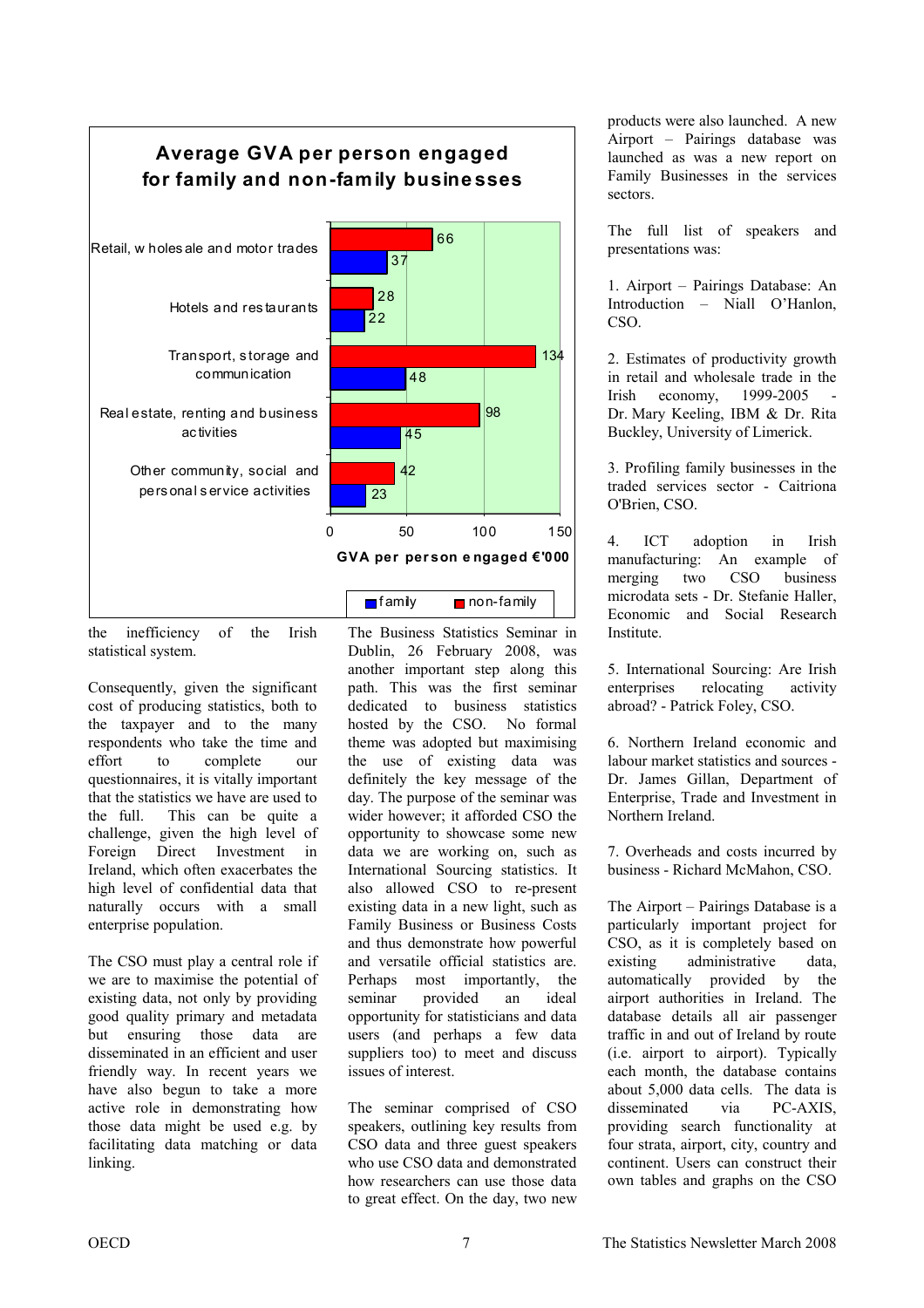

## **Destination of Production Sourced Internationally**

website or download the entire database free of charge.

The Family Business statistics is another project of significance for CSO because the data are sourced from the Structural Business Statistics dataset. By adding a single categorical variable, an entirely new avenue of research has been created from an existing data source. This type of approach, where existing data can be re-used or recycled in a new way, is at the core of the CSO approach to developing business statistics. This presentation and publication showed that family businesses are most prevalent in the more traditional sectors like distributive trades and Hotels & Restaurants. It also demonstrated that indicative productivity (GVA per person engaged) was higher for non-family businesses than for family businesses, although when multi-national enterprises were excluded the differential reduced noticeably.

Overall, the seminar seemed to work well and in particular the mix of CSO and guest speakers made for an interesting and varied afternoon. For example, the presentation by Dr. Stefanie Haller of the Economic and Social Research Institute, was

interesting as it highlighted not only the issue of ICT adoption by Irish industries but also the importance of being able to link datasets. This presentation gave a graphic illustration of how much more powerful individual datasets can become when linked together. Some key conclusions arising from this paper were that enterprises with more skilled employees, enterprises in ICT-related industries or enterprises located in the Dublin area were the most successful in adopting ICT. There was also a positive association between the share of employees using computers and ICT adoption and this association also held for the share of turnover due to online transactions.

Along with a number of other EU Member States, Ireland has been involved in piloting a new inquiry on International Sourcing or what is often referred to as 'Offshoring'. Preliminary findings were presented to whet the appetite for a more comprehensive report scheduled for publication at the end of 2008. Overall, enterprises seem to have found offshoring a positive experience, particularly as a mechanism for improving competitiveness or reducing costs. The most common destination for

outsourced core production and support function activity was to countries in the EU, and most particularly to countries in the old EU-15.

Dr. Mary Keeling & Dr. Rita Buckley summarised some very preliminary findings on labour productivity in the distributive trades and outlined their research plans for using the SBS services sector data. Dr. James Gillan from the Department of Enterprise, Trade and Investment in Northern Ireland presented an interesting review of sources in Northern Ireland and the Republic, contrasting available data and warning users of some of the pitfalls and asymmetries that exist.

Overall my assessment is that our 1st Business Statistics Seminar achieved its main objectives. It showcased some important business datasets and reports and highlighted some examples of how those data could be used. It also allowed users to meet CSO business statisticians face to face, to discuss the aspects of data collection and dissemination of particular interest to them. Roughly a third of our guests completed the feedback questionnaires circulated and overall feedback was very positive. All respondents found the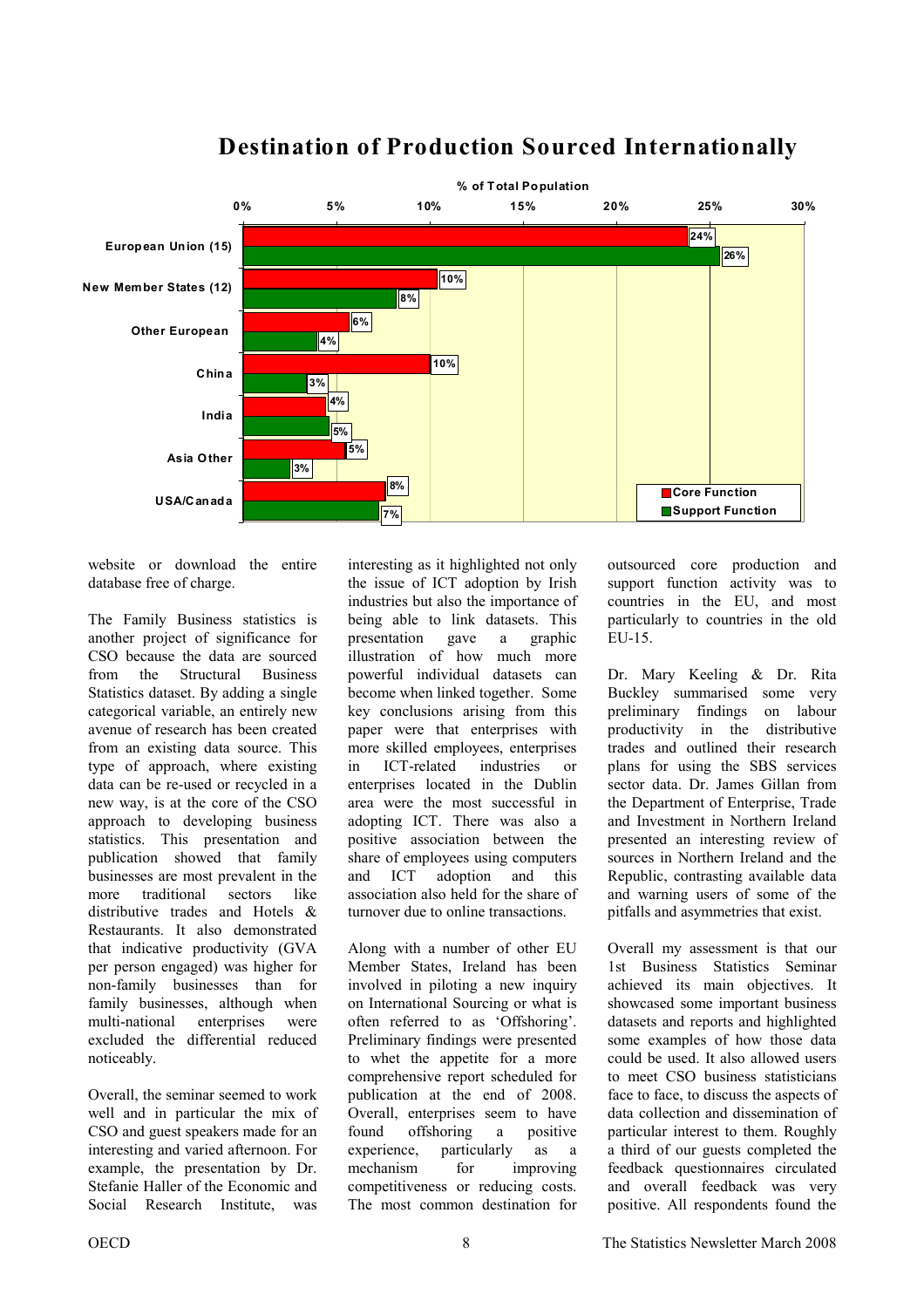<span id="page-8-0"></span>seminar useful and encouraged CSO to run more in the future. The most common topics requested for future seminars were: Earnings, Globalisation, Tourism, Consumer Prices, Enterprise Demography, Knowledge Economy, Services Prices, Small Business and Transport. Following the seminar, a number of public and private institutions have asked CSO to represent some of the talks presented at the seminar to their members and in particular, there have been a number of requests to repeat the talk on International Sourcing.

### *A new way to visualize IMF data*

-----

*By Catherine Willis International Monetary Fund* 



IMF Data Mapper, a new interactive data visualization tool, allows web users to select data across countries, regions, and groups at the click of a mouse...

The first version of the IMF Data Mapper, a new interactive data visualization tool, is now available from the International Monetary Fund's Internet home page [\(www.imf.org\)](www.imf.org). Users can select and compare data across countries, regions, and groups, using the world map or a pull-down menu. The Data Mapper displays the selected data in chart form and the map and charts are interactive. For example, changing the time period by sliding along the time axis on a line chart causes the annual data displayed on the map and the map colors to change. The data can also be printed or exported to other applications in the form of chart or map images.

The first version of the Mapper, launched with the release of the October 2007 World Economic Outlook (WEO), contains selected data from the latest WEO. Selected indicators from the Balance of Payments Yearbook 2007 and Government Finance Statistics Yearbook 2008 are now also available through this application.

The development of this tool was the product of close collaboration between the software vendor, Mapping Worlds, and an internal Working Group in the IMF, comprising representatives from several departments. "Everyone involved in the project was prepared to work hard to find solutions to meet the launch date and make sure that the overall functionality of the application would be first-rate," said Patrick Hinderdael, who led the IMF technology team. Jonathan Palmer, CIO of the Technology and General Services Department (TGS) adds, "This was a collaborative effort and a great example of how projects can be delivered successfully when there is teamwork and a sense of urgency; in this case the goal to deliver by the 2007 Annual Meetings."

Enrique Gelbard, who led the team from the External Relations Department (EXR), notes that "The Data Mapper project has been a priority for EXR in light of the need for wider dissemination of the Fund's data and forecasts (commonly regarded as one of our key products) and the urgency to continue upgrading our external website." The Mapper fits within a larger capital project to improve data dissemination. Cathy Wright, division chief of the Statistical Information Management Division in the Statistics Department (STA) and sponsor of the project, believes that "This is a significant step toward making the Fund's data more accessible to users and a clear way to present our data."

The IMF Data Mapper was displayed in December 2007 at the London Online Information Show. "Many attendees who stopped by the IMF booth to find out about the Fund's data were very interested in this tool and impressed by its functionalities," says Cathy Willis, Marketing Manager (EXR). The IMF Data Mapper now ranks in the top 20 most visited links on the IMF's external Web site. Usage of the tool has been increasing slowly and steadily and in December 2007, it ranked 20th overall on the external site, with 8000 visitors. In January 2008, it moved to 14th, with 15,000 visitors.

Who is using Data Mapper, and what has changed? While Data Mapper has only been live for a short time, the graph clearly shows that visitors from not only the United States but also the rest of the world are taking off.

The second version of the application will be released in Spring 2008 and will contain

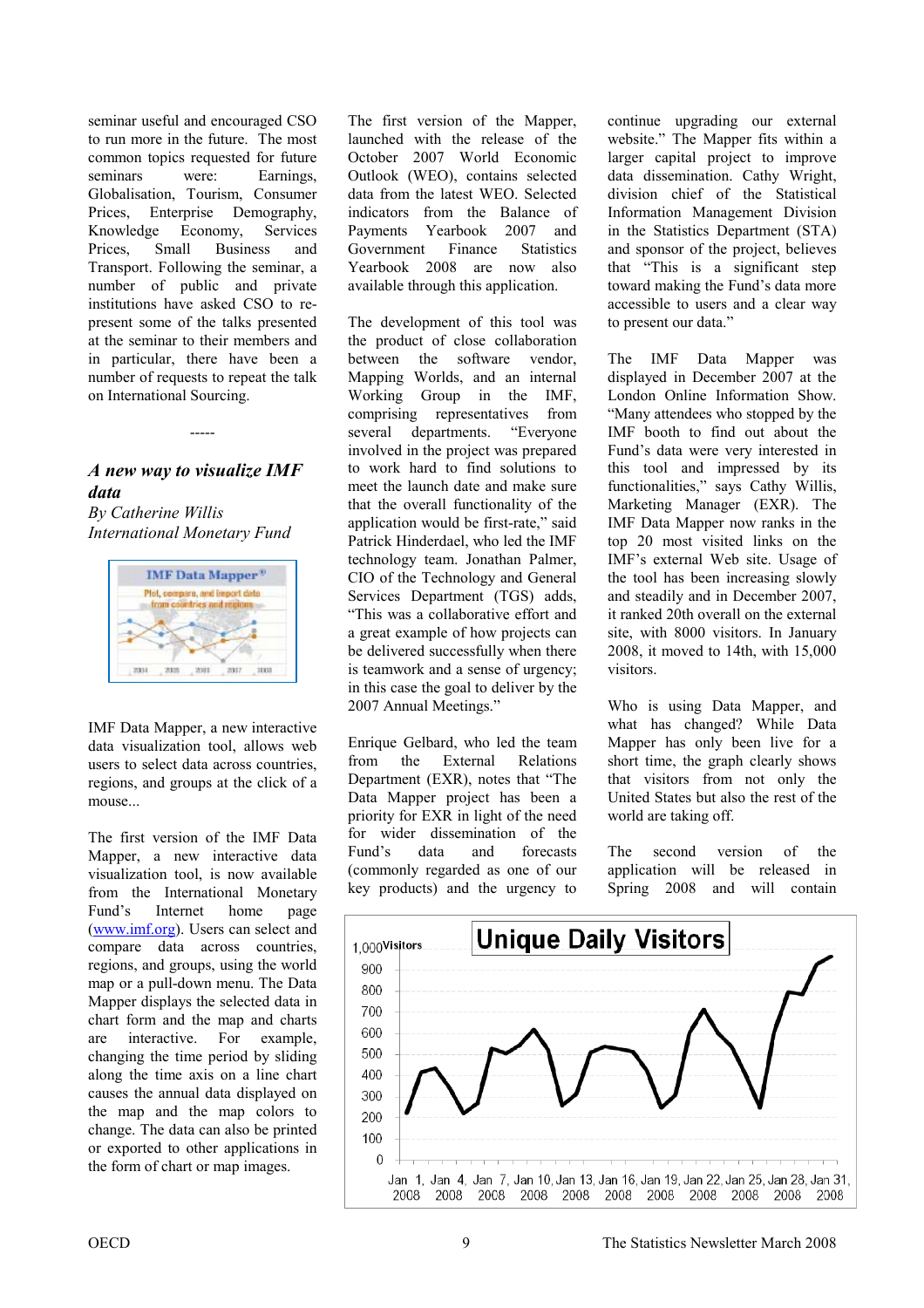<span id="page-9-0"></span>improved chart capabilities as well as enhanced presentation features – allowing to link key messages to map/chart combinations and to compare variables over time in a playback mode. In addition, the data the ONS reports as an agency to a Government Minister in the Treasury, the UKSA will answer only to Parliament, represented by an all-party select committee.



will be expanded to include additional variables and other databases, including from the IMF's Regional Economic Outlooks as well as the OECD's Main Economic Indicators. The Data Mapper will also be made available from IMF.Stat, a central repository for internal and external economic data and metadata, which is currently under development.

### *Independence beckons for statistics in the United Kingdom*

*By David Marder, Office for National Statistics, United Kingdom* 

-----

The governance of UK statistics will be independent of ministerial control for the first time within the next few weeks.

The UK Statistics Authority (UKSA) takes up its powers on 1 April and will govern the operations of the UK's National Statistical Institution – the Office for National Statistics (ONS). Whereas at present

The creation of UKSA is a result of The Statistics and Registration Service Act 2007, which is the most significant piece of statistics legislation for 60 years, and is designed to promote and safeguard the production and publication of official statistics.

The underlying reason for the legislation is the worrying lack of public confidence in official statistics. Research carried out in 2004 and 2005 indicated that as few as one in seven (14 percent) believed that the government used figures honestly. In addition only 17 percent thought figures were produced without interference, although less than a third of people disagreed that the figures were generally accurate.

These data, from research carried out by the ONS itself in conjunction with the soon to be disbanded Statistics Commission, represented a clear scepticism amongst the public about the presentation of official statistics despite in reality minimal interference by government ministers in the production and publication of statistics.

Gordon Brown, then Chancellor of the Exchequer, acted and announced that there would be legislation to make official statistics independent of government Ministers. Now that this proposal is just weeks away from fruition what will it mean in practice?

Firstly, the new UK Statistics Authority has been appointed and has held its initial meetings as a 'shadow body'. The Authority is chaired by Sir Michael Scholar who has a strong background as a leading Civil Servant and as President of St John's College, Oxford and he is supported by a body of seven nonexecutive members as well as three executive members who work within the ONS, including National Statistician, Karen Dunnell.

Sir Michael is clear that it is the responsibility of the Authority to earn the trust of the public through the quality of the statistics and the transparency of their publication. "Good statistics are the foundation of good decision-making, and of the proper understanding of our society and economy. We aim to ensure that UK statistics are of the highest quality and free from any political spin," he says. "The new UK Statistics Authority has already begun its task of building trust in UK statistics."

One area where Sir Michael and his colleagues have ventured opinion already is on limiting pre-release access to statistics. This is a system whereby 'in order that government ministers can account immediately for the implications of statistics about policy areas for which they are democratically responsible, they are given access to those statistics ahead of publication'.

The UK government has just completed a consultation on proposals to limit pre-release access to 24 hours (reduced from up to five working days currently applied for some statistics). While welcoming the review, the Authority has made it plain that the matter should be a decision for them and that the UK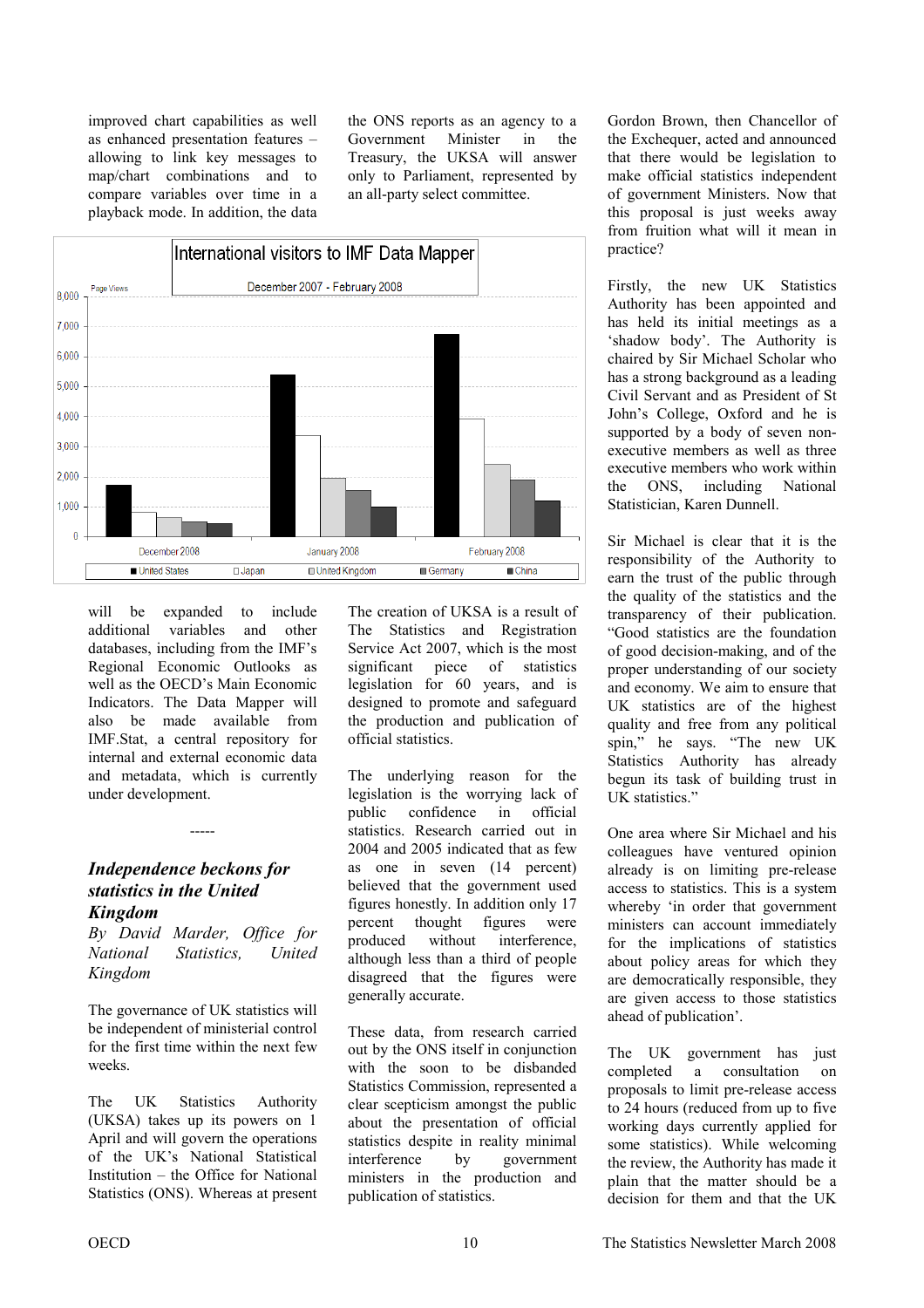should follow internationallyaccepted practice.

The quality of official statistics is vital to the success of the Authority and the key element of this will be the new role for a 'Head of Assessment' who will report directly to the Authority and will not be a member of ONS staff. This officer will be responsible for overseeing the statistical quality of all the nearly 1300 official statistics that aspire to the kitemark of approval that makes them 'National Statistics'. The rigour and professional standards to achieve this accolade are substantial and demanding and the award by an independent authority should go a distance towards giving the public confidence in their quality and independence.

The Head of Assessment will oversee the standards applied in producing official statistics originating not only from the ONS but from the statistical divisions of all Government Departments. It is in this area that the strongest tensions might be perceived to exist, where statisticians work closely with departmental officials and remain within a department controlled by a Minister. All of the statisticians responsible for national statistics are members of a professional group called the Government Statistical Service which provides guidance and support to ensure that its members are able to maintain the highest professional standards.

It is sometimes seen as a weakness with the existing system that statistical reports, professionally produced by statisticians are published and publicised by communication officers whose prime role is to present the government's policies in the best light. These officers are in a difficult position of publishing both the statistics and then a very short time afterwards, the Minister's policy response to the data. To get round this it has been suggested in Parliament (although it is not actually within the Act) that there should be a single point of

publication that would come under the control of UKSA.

This has become known as the 'Publication Hub'. All new National Statistics will be formally published on the Hub which will act as a central repository for new national statistical releases. The statistics will continue to be 'owned' by the department that produced them, who in turn will be assessed by the UKSA, and the main function of the Hub at least at its inception will be as a portal to the statistics held on websites of individual government departments and the ONS.

This will help ensure that there is a clear degree of separation between the presentation of the statistics and any political commentary or interpretation of the statistics made by departments or ministers.

Taking this a step further, is the idea of the statisticians who have produced the statistics talking directly with the media and communicating the meaning of their data. This already happens at the ONS where direct briefings from the statisticians to the media and public have been part of the culture for more than a decade.

This is not a culture though that is common in other UK government departments where there are very specific rules and guidance about who can speak to the media. Following independence, it is proposed that the ONS's premises and independent media briefing facilities should be made available to statisticians working in other departments, with support from the ONS's or UKSA's independent media relations staff, so that they too can present the most important new statistics to the media in an environment that will not appear to be a part of the political or governmental machine.

The arrival of statistical independence on 1 April 2008 and the launch of the new Publication Hub are only the beginning of a range of developments that aim to

enhance the provision of UK national statistics over the web and thereby help to enhance the confidence of users of statistics.

The Hub itself will be further enhanced over the course of the next 12 months, to provide in due course a fully searchable release calendar and much better search facilities. The UKSA also plans to introduce a new National Statistics Catalogue, based around new statistical themes that will provide statistics users with a much clearer view of the statistics that are produced across the government and how to access them.

The ONS is also looking to enhance the way in which its data are disseminated, ensuring that it takes advantage of the power of the new search facilities and NS Catalogue to ensure all of its products are readily findable by users and the public. It is also looking to harness the power of new internet technologies to allow users greater direct access to summary information and published data sets. Micro data will also still be available to researchers, who need to access this data, through the normal application process.

In all of this, the ONS will continue to aim to maintain its high standards for the quality of its statistics whilst preserving the security and integrity of the data it holds. It will also aim to ensure it continues to produce relevant and insightful reports that enhance political and policy debates, from its new independent institutional setting.

Whether or not this degree of independence and the hoped for rise in public confidence is achieved, UK statistics is going through one of the most exciting times in its history. There is no doubt there is a big mountain to climb if the public's sceptical attitude towards statistics is to be improved but the creation of the new UKSA, its powerful assessment role and transparency created by the new Publication Hub will enable big steps to be taken.

.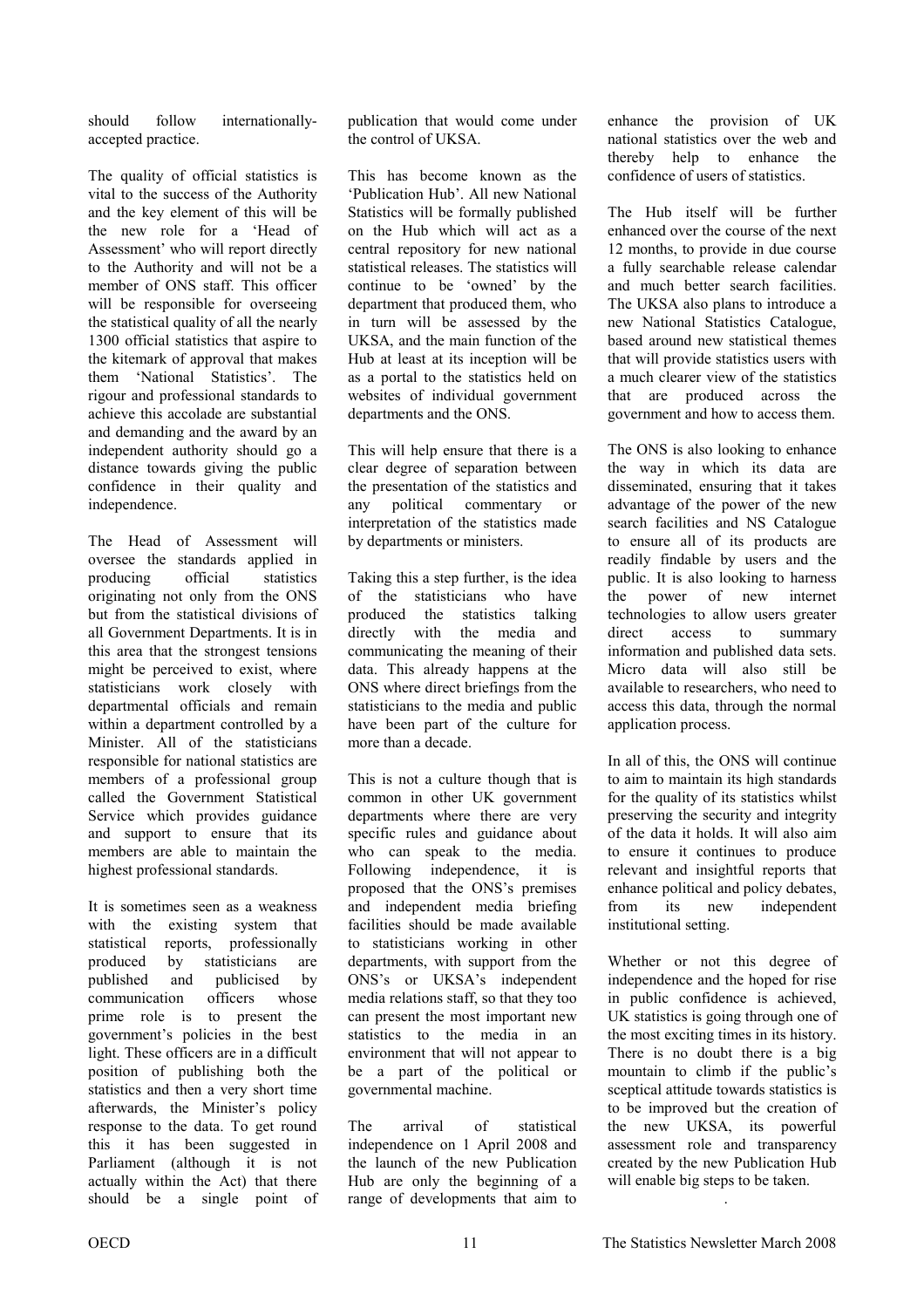## **NEWS IN BRIEF**

### **Using input-output tables to measure globalisation**

Economic globalisation has typically been measured using trade and FDI statistics. However, the emergence of global value chains with products often fabricated in one country, assembled in a second and sold in a third country, challenges these traditional indicators. [This](http://www.oecd.org/dataoecd/41/18/39936529.pdf)  [paper s](http://www.oecd.org/dataoecd/41/18/39936529.pdf)hows how international input-output tables can be used to provide complementary indicators on the growing importance of these global value chains.

### **Call for Papers**

### **Inequality Beyond Globalization: Economic Changes and the Dynamics of Inequality**

**June 26-28, 2008 University of Neuchâtel, Switzerland** 

Midterm Conference of the International Sociological Association's Research Committee on Economy and Society

In sociological research on inequality, globalization has been a central focus for over a decade now. Nevertheless, globalization's effects on intra-national, international, and interregional social inequality remain highly contested. At the upcoming ISA-RC02 Midterm Conference in Neuchâtel, researchers will have the opportunity to discuss the current state of the debates and to contrast them with recent research on the distributional effects of economic change in general.

The working language of the conference is English

**.**  For more information, including details of conference registration fees: http://www2.unine.ch/iNEquality08

## **RECENT PUBLICATIONS**

*All OECD publications can be ordered on line at: www.oecd.org/bookshop*

### **▲International Development Statistics on CD-ROM, 2008 Edition**

Published by the Development Assistance Committee (DAC), this CD-ROM provides economists and researchers with a unique source of up-to-date comparative statistics and information on international development. Time series cover: volume, origin and types of aid and other resource flows to over 150 recipient countries; individual aid activities on bilateral and multilateral Official Development Assistance commitments by sector type, donors, recipient, with textual and numerical information on projects; key development indicators; numerous Aid charts for DAC members, recipient countries/territories and regions. Further information is available on the OECD web site at www.oecd.org/dac/stats/idscd

### **▲National Accounts of OECD Countries on CD-ROM, Volume IV**

The 2007 edition of National Accounts of OECD Countries: General Government Accounts is an annual database, dedicated to government finance, which is based on the System of National Accounts 1993 (SNA 1993). It includes tables showing government aggregates and balances for the production, income and financial accounts as well as detailed tax and social contribution receipts and a breakdown of expenditure of general government by function, according to the harmonised international classification, COFOG. These detailed accounts are available for the general government sector. Data also cover the following sub-sectors, according to availability: central government, state government, local government and social security funds. The database covers 29 of the 30 OECD countries. Data are expressed in national currencies and cover the years 1970-2006.

### **▲Students with Disabilities, Learning Difficulties and Disadvantages, Policies, Statistics and Indicators - 2007 Edition**

This book provides an internationally comparable set of indicators on educational provision for students with disabilities, learning difficulties and disadvantages (DDD). It highlights the number of students involved, where they are educated – special schools, special classes or regular classes – and in what phases of education – pre-primary, primary, lower secondary and upper secondary education. It also includes information on the physical provision and on student/teacher ratios and discusses policy implications concerning special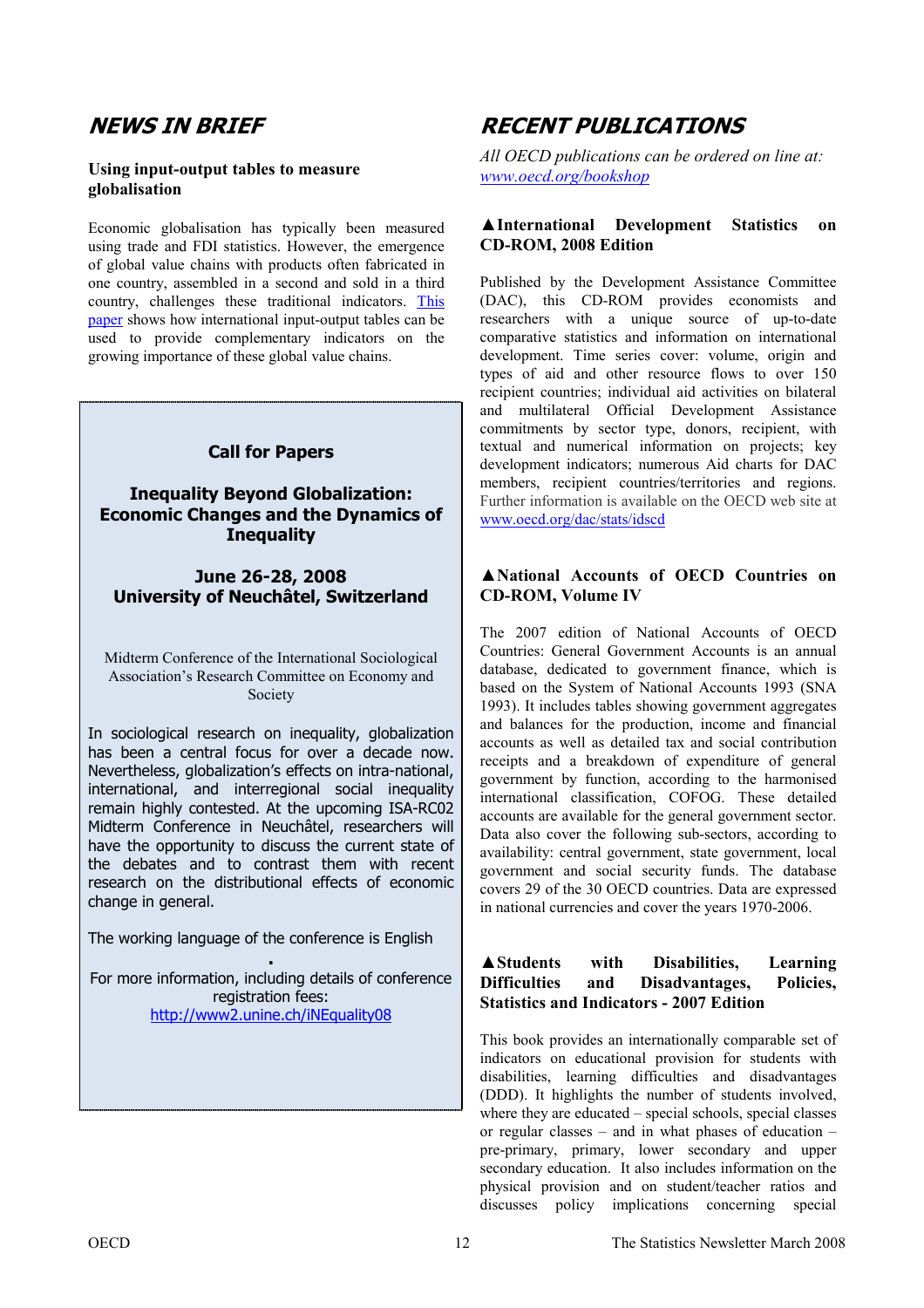education. This edition also presents for the first time trends in the data for students with DDD (1999-2003).

### **▲OECD Environmental Outlook to 2030**

The OECD Environmental Outlook to 2030 provides analyses of economic and environmental trends to 2030, and simulations of policy actions to address the key challenges. Without new policies, we risk irreversibly damaging the environment and the natural resource base needed to support economic growth and well-being. The costs of policy inaction are high. But the Outlook shows that tackling the key environmental problems we face today -- including climate change, biodiversity loss, water scarcity and the health impacts of pollution -- is both achievable and affordable. It highlights a mix of policies that can address these challenges in a costeffective way. The focus of this Outlook is expanded from the 2001 edition to reflect developments in both OECD countries and Brazil, Russia, India, Indonesia, China, South Africa (BRIICS), and how they might better co-operate on global and local environmental problem-solving.

## **OECD Ministerial Meeting on the Future of the Internet Economy**

## **Seoul, Korea 17-18 June 2008**

For ministerial logistics, registration and more see:

<www.oecd.org/FutureInternet>

## **OUT SOON**

### **▲OECD Factbook 2008**

OECD Factbook 2008 is the fourth edition of a comprehensive and dynamic statistical annual from the OECD. More than 100 indicators cover a wide range of areas: economy, agriculture, education, energy, environment, foreign aid, health and quality of life, industry, information and communications, population/labour force, trade and investment, taxation, public expenditure and R&D. This year, the OECD Factbook features a focus chapter on productivity. Data are provided for all OECD member countries with area totals, and in some cases, for selected non-member economies. For each indicator, there is a two-page spread. A text page includes a short introduction followed by a detailed definition of the indicator, comments on comparability of the data, an assessment of

long-term trends related to the indicator, and a list of references for further information on the indicator. The next page contains a table and a graph providing - at a glance - the key message conveyed by the data. A dynamic link (StatLink) is provided for each table directing the user to a web page where the corresponding data are available in Excel® format. OECD Factbook 2008 is a key reference tool for everyone working on economic and policy issues.

### **▲More Than Just Jobs, Workforce Development in a Skills-Based Economy**

What should be the goal of labour and employment policies? "Job placement" has been the traditional answer, but this report argues otherwise. To stay competitive in a globalised economy, governments must also strive to enhance the skills of workers, increase their productivity and provide upward mobility to immigrants and the disadvantaged. This report provides valuable insights into how labour policies can be expanded to meet economic development and social cohesion goals, while also reconciling national and local concerns. Studies from seven OECD countries are presented (Australia, France, Germany, Japan, Korea, the United Kingdom and the United States), each analysing attempts to expand workforce development policies and bridge the gap between national and local initiatives. Included are various types of government/private sector partnerships in the United States, regional training in France and Australia's efforts to customise policies to local needs. Based on the country studies, the report then makes specific recommendations and suggestions on how workforce development policies can be expanded and improved.

The **Statistics Newsletter** is published by the **Statistics Directorate of the OECD** 

**Editor in chief**: Enrico Giovannini **Editor**: David Brackfield **Editorial assistant**: Julie Branco-Marinho **Technical advice and assistanc**e: Sonia Primot **Distribution**: Martine Breton

**For further information contact**:

The Editor, The Statistics Newsletter, email: [STD.STATNEWS@oecd.org](mailto:STD.STATNEWS@oecd.org) 

Readers are invited to send their articles or comments to the above email address

#### *Deadline for articles for the next issue:*  18 April 2008

### **Contributors in this issue**:

Denis Drechsler, Johannes Jütting, OECD; Anke Rink, Ines Rafael and Peter Schmidt, Federal Statistical Office of Germany; Nadim Ahmad, OECD; Steve MacFeely, Central Statistics Office, Ireland; Catherine Willis, IMF, David Marder, ONS, UK.